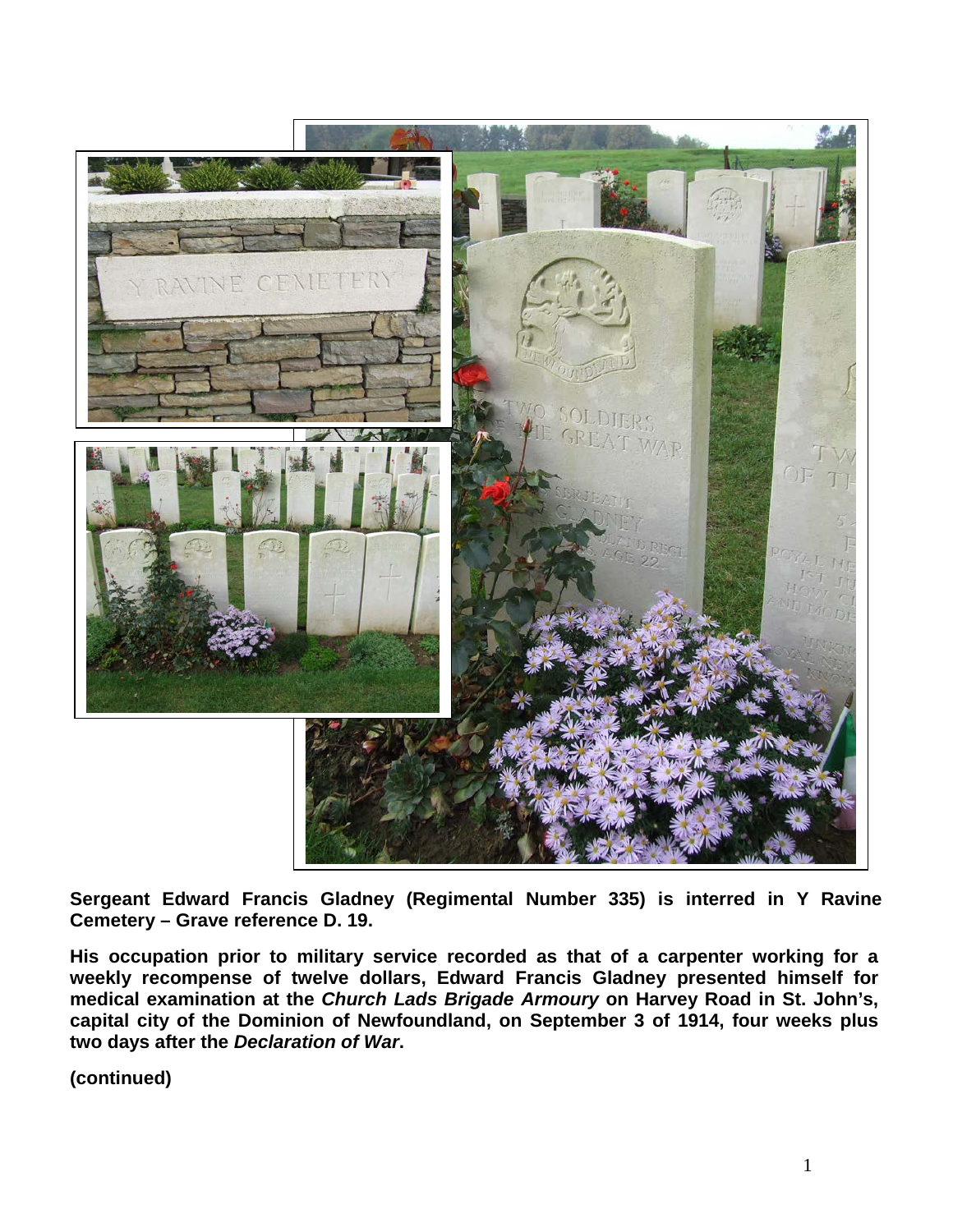**The medical procedure having pronounced him as being…***fit for foreign service***…Edward Francis Gladney then enlisted at the same venue – at the private soldier's rate of S1.10 (ten cents of which was a** *field allowance***) - a further five days afterwards, on September 8 of 1914. He was a recruit of the First Draft.**

**The various papers in his file appear to document that Private Gladney attested on two dates, September 14 and October 1, before then proceeding on October 3 to embark with the other personnel of the** *First Five Hundred* **onto the Bowring Brothers' vessel** *Florizel* **awaiting the contingent in St. John's Harbour.** 

**(Right above:** *The image of Florizel at anchor in the harbour at St. John's is by courtesy of Admiralty House Museum***.)**

**The ship sailed on the morrow to its rendezvous off the south coast of the Island where she was to join the convoy transporting the 1st Canadian Division across the Atlantic.**

**(Right:** *Fort George, constructed in the latter half of the eighteenth century, still serves the British Army to this day***. – photograph from 2011)**

**In the United Kingdom Private Gladney trained with the Newfoundland contingent: firstly in southern England; then in Scotland at Fort George – on the Moray Firth close to Inverness; at Edinburgh Castle – where it provided the first garrison from outside the British Isles; and later again at the tented** *Stobs Camp* **near the town of Hawick to the south-east of Edinburgh.**

**(Right above:** *The Newfoundland Regiment on parade at Stobs Camp and about to be presented with its Colours on June 10, 1915* **– by courtesy of Reverend Wilson Tibbo and Mrs. Lillian Tibbo)**

**During this period there had come about two promotions: the first had been at Edinburgh Castle where he was to receive elevation to the rank of lance-corporal on April 17; then on July 27 and while still at** *Stobs Camp***, a further appointment had seen him put up his corporal's stripe.**

**At the beginning of that August of 1915, the four senior Companies, 'A', 'B', 'C' and 'D', were then sent south to undergo a final two weeks of training, as well as an inspection by the King, at Aldershot; meanwhile the two junior Companies, the later-arrived 'E' and 'F'\*, were sent to Scotland's west coast, to Ayr, where they were to provide the nucleus of the newly-forming 2nd (***Reserve***) Battalion.**







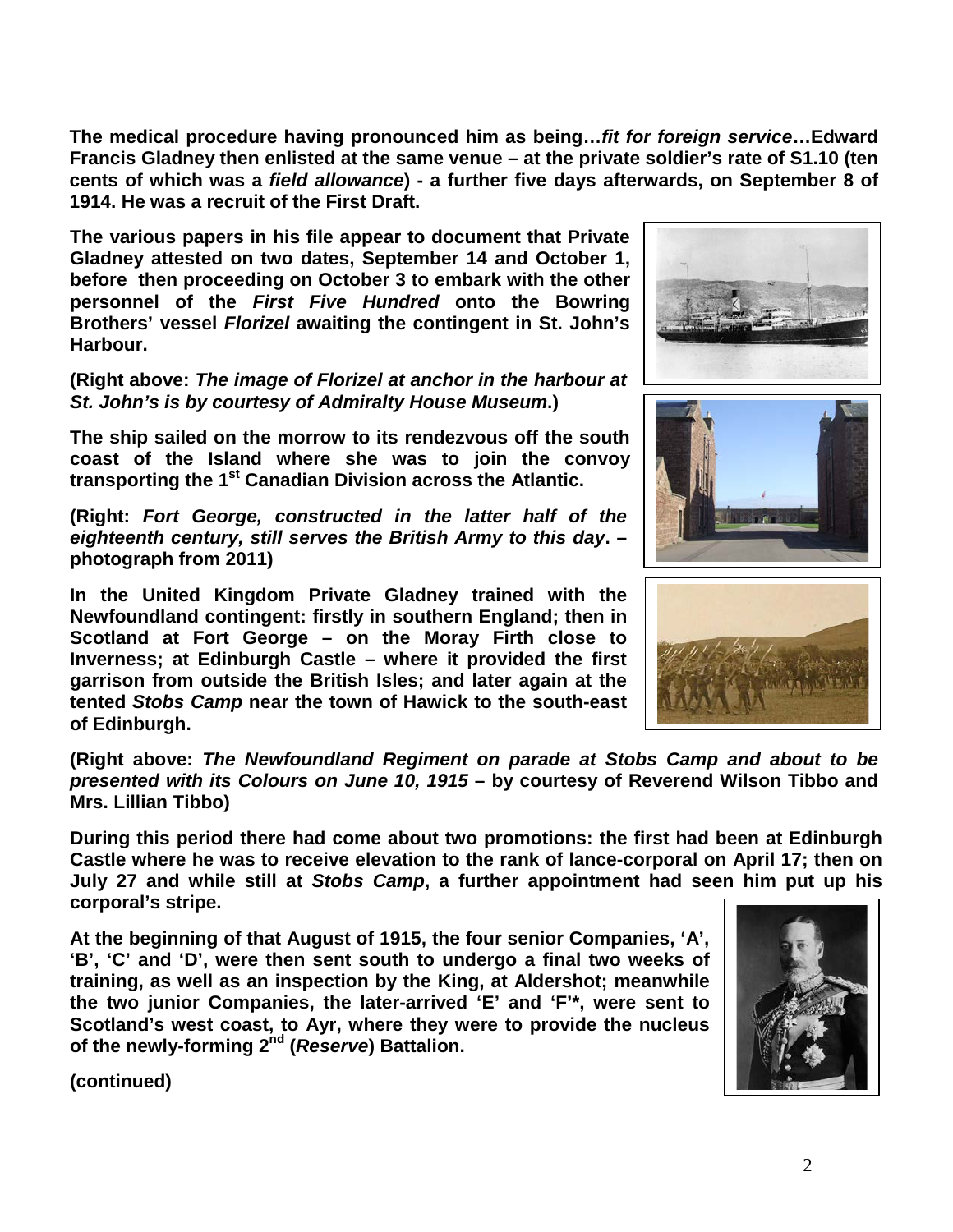**(Preceding page:** *George V, by the Grace of God, of the United Kingdom of Great Britain and Ireland and of the British Dominions beyond the Seas, King, Defender of the Faith, Emperor of India* **– photograph from** *Bain News Services* **via** *Wikipedia***)**

*\*On July 10, 1915, 'F' Company had arrived at Stobs Camp from Newfoundland, its personnel raising the numbers of the unit to battalion establishment strength, and thus permitting it to be ordered to active service.*

*The 1st Battalion, Newfoundland Regiment, comprising those four Companies, 'A', 'B', 'C'*  and 'D', was thereupon attached to the 88<sup>th</sup> Brigade of the 29<sup>th</sup> Division of the (British) *Mediterranean Expeditionary Force.*

**It had then been during the period spent at Aldershot that Corporal Gladney of 'B' Company – he was not alone in doing so - had been prevailed upon, he on August 13, to re-enlist** *for the duration of the war\****.** 

**\****At the outset of the War, perhaps because it was felt by the authorities that it would be a conflict of short duration, the recruits enlisted for only a single year. As the War progressed, however, this was obviously going to cause problems and the men were encouraged to re-enlist***.**



**(Right above:** *Some of the men of 'A', 'B', 'C' and 'D' Companies of the 1st Battalion of the Newfoundland Regiment at Aldershot in August of 1915* **– from** *The Fighting Newfoundlander* **by Col. G.W.L. Nicholson, C.D.)**

**(Right:** *The image of Megantic, here in the peace-time colours of a 'White Star Line' vessel, is from the Old Ship Picture Galleries web-site***.)**

**On August 20, 1915, Corporal Gladney and his comrades-inarms embarked in the Royal Navy Harbour of Devonport onto the requisitioned passenger-liner** *Megantic* **for passage to the Middle East and to the fighting against the Turks where, a month later – having spent two weeks billeted in British barracks in the Egyptian capital, Cairo - on September 20, he disembarked with the 1st Battalion at** *Suvla Bay* **on the**  *Gallipoli Peninsula***.**

**(Right above:** *Kangaroo Beach, where the officers and men of the 1st Battalion, Newfoundland Regiment, landed on the night of September 19-20, 1915, is to be seen in the distance at the far end of Suvla Bay. The remains of a landing-craft are still clearly visible in the foreground on 'A' Beach***. – photograph taken in 2011)**





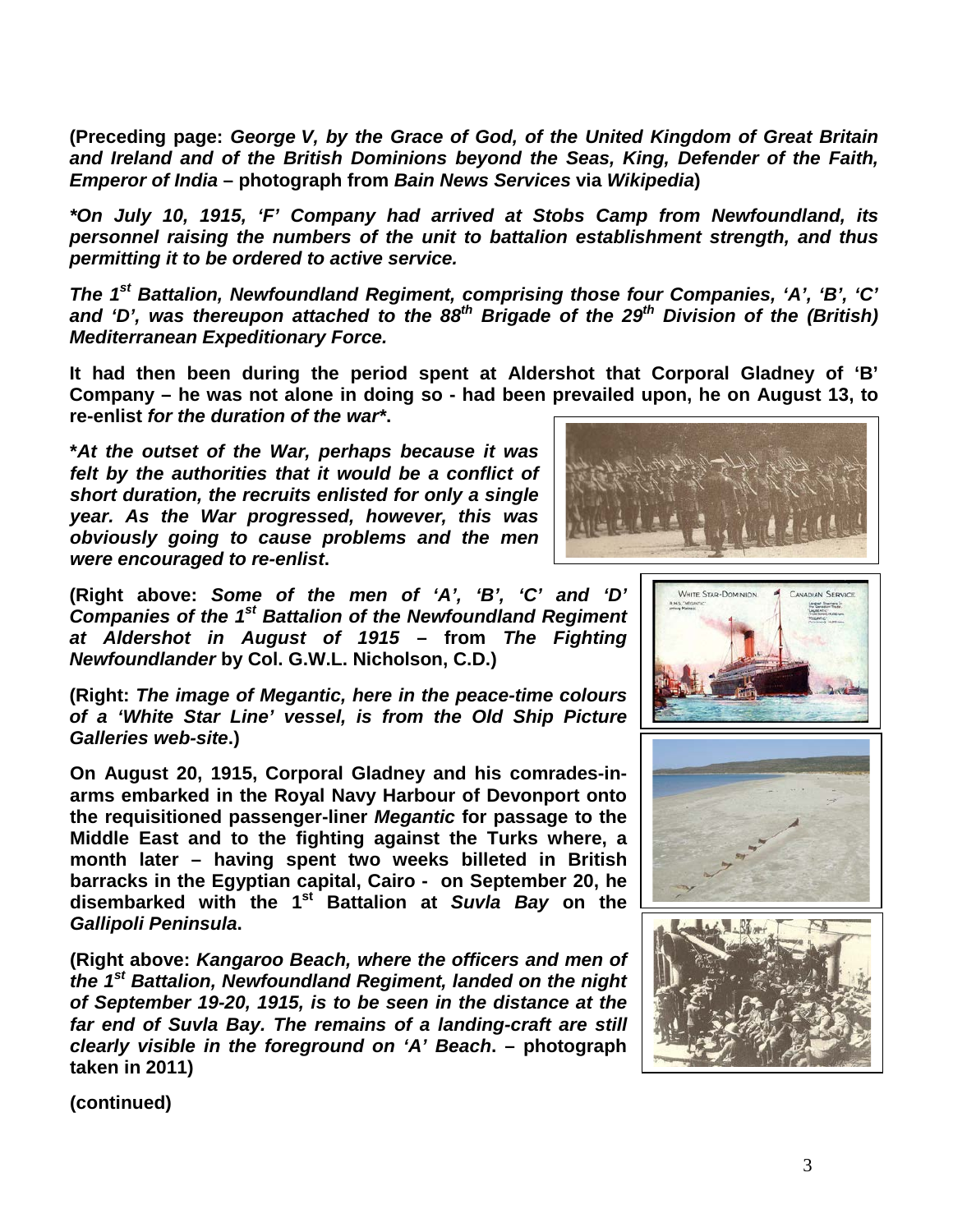**(Preceding page:** *Newfoundland troops on board a troop-ship anchored at Mudros: either Megantic on August 29, Ausonia on September 18, or Prince Abbas on September 19 – Whichever the case, they were yet to land on Gallipoli***. – from Provincial Archives)**

**(Right:** *A century later, the area, little changed from those faroff days, of the Newfoundland positions at Suvla, and where the 1st Battalion was to serve during the fall of 1915* **– photograph from 2011)**

**Not only in the area where the Newfoundland Battalion was to serve but, even since the very first days of the operation in April of 1915, the entire** *Gallipoli Campaign,* **including the operation at** *Suvla Bay,* **would prove to be little more than a debacle: Flies, dust, disease, the frost-bite and the floods – and of course the casualties inflicted by an enemy who was to fight a great deal better than the British High Command\* had ever anticipated – were eventually to overwhelm the British-led forces and those of the French.** 

**Thus it would finally be decided to abandon not only** *Suvla Bay* **but the entire** *Gallipoli* **venture.**

**(Right:** *An un-identified Newfoundland soldier in the trenches at Suvla Bay –* **from** *Provincial Archives***)**

*\*Many of the commanders chosen were second-rate, had been brought out of retirement, and had little idea of how to fight – let alone of how to win. One of the generals at Suvla, apparently, had handed in his resignation during the Campaign and had just gone home.* 

**On the night of December 19-20, the British abandoned the area of** *Suvla Bay* **– the Newfoundlanders, the only non-British unit to serve there, formed a part of the rear-guard – and the 1st Battalion was transferred two days later to Cape Helles on the western tip of the Gallipoli Peninsula.**

**(Right:** *Cape Helles as seen from the Turkish positions on the misnamed Achi Baba, positions which were never breached. The Newfoundland positions were to the right-hand side of the picture***. – photograph from 2011)**

**(Right:** *'W' Beach at Cape Helles as it was days before the final British evacuation* **– from** *Illustration***)**

**When the British evacuated the entire Gallipoli Peninsula in January of 1916, 1st Battalion had been sent to Alexandria,**  arriving there on the 15<sup>th</sup> of that month. From there the **Newfoundlanders were transferred, almost immediately, south to Suez at the end of the Canal of the same name.** 

4







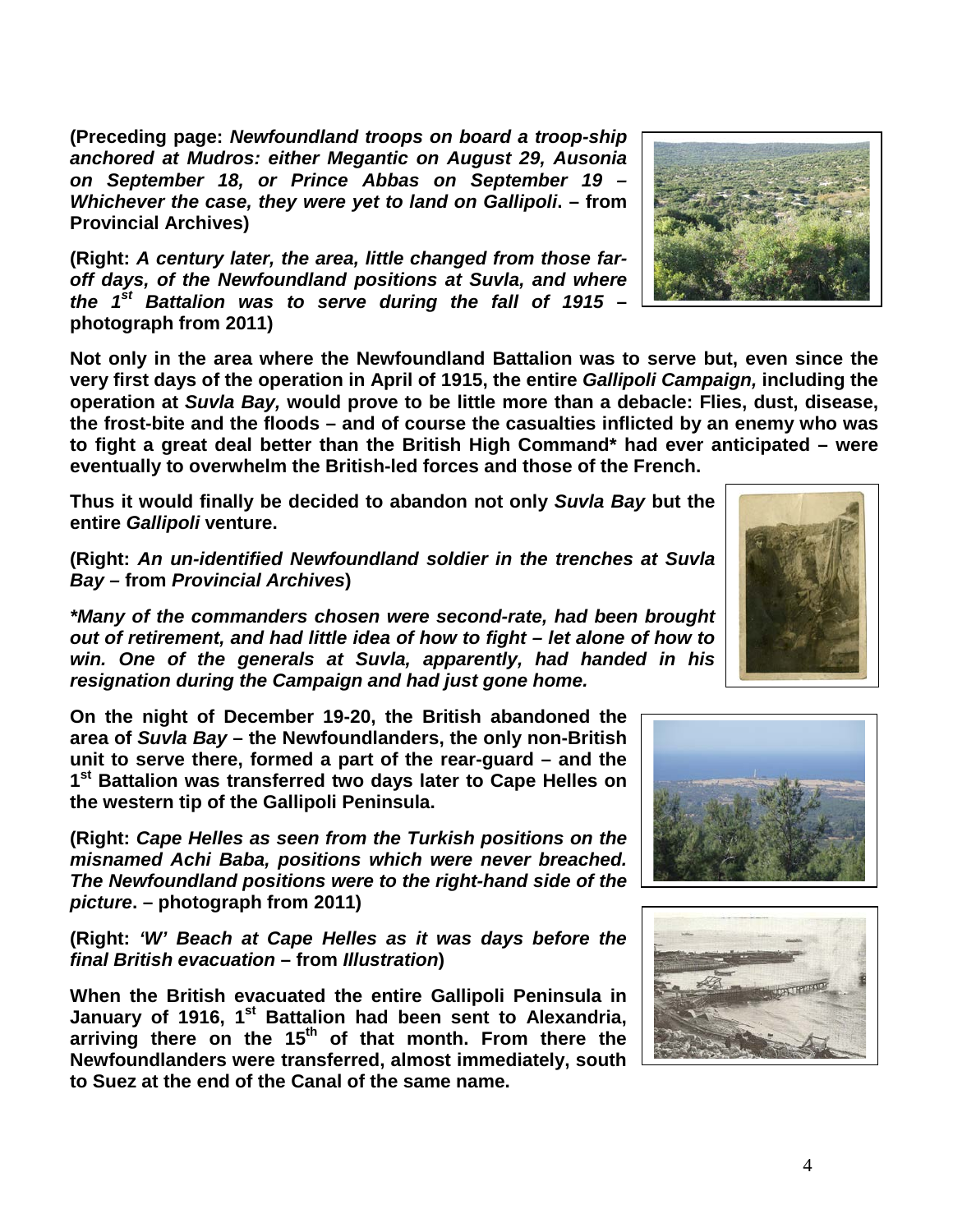**(Right:** *'W' Beach almost a century after its abandonment by British forces and by the Newfoundlanders who were the last soldiers off the beach***:** *vestiges of the wharves in the blackand-white picture just above are still to be seen* **– photograph from 2011)**

**At that time it would seem that the future posting of the Newfoundland unit's parent (British) 29th Division was still uncertain. Bulgaria had lately entered the conflict on the side of the Central Powers, and Salonika (north-eastern Greece) was soon to become a theatre of war.**

However, it was soon determined that the services of the 29<sup>th</sup> **Division were to be required on the** *Western Front***.**

**(Right adjacent:** *The British destroy their supplies during the final evacuation of the Gallipoli Peninsula. The Newfoundlanders, employed as the rear-guard, were among the last to leave on two occasions.* **– photograph taken from the battleship** *Cornwallis* **from** *Illustration***)**

**(Right:** *Port Tewfiq just prior to the Great War* **– from a vintage post-card)**

**On March 14, the some six-hundred officers and men of Corporal Gladney's Newfoundland Battalion embarked through Port Tewfiq at the southern end of the** *Suez Canal* **onto His Majesty's Transport** *Alaunia* **for the voyage to the French port of Marseilles, en route to the** *Western Front***.** 

**(Right:** *British troops march through the port area of the French city of Marseilles***. – from a vintage post-card)**

**Some three days after the unit's disembarkation on March 22, the Battalion's train arrived at the small provincial town of Pont-Rémy. It had been a cold, miserable journey, the blankets provided for them travelling unused in a separate wagon. Detraining at the station at two in the morning the Newfoundlanders still had a long march ahead of them before they would reach their billets at Buigny l'Abbé.**

**(Right:** *A slow-moving River Somme as seen from the bridge at Pont-Rémy* **– photograph from 2010)**

**It is doubtful that any of those tired soldiers paid much attention to the slow-moving stream flowing under the bridge that they passed on their way from the station. Some three months later** *the Somme* **would be a part of their history.**









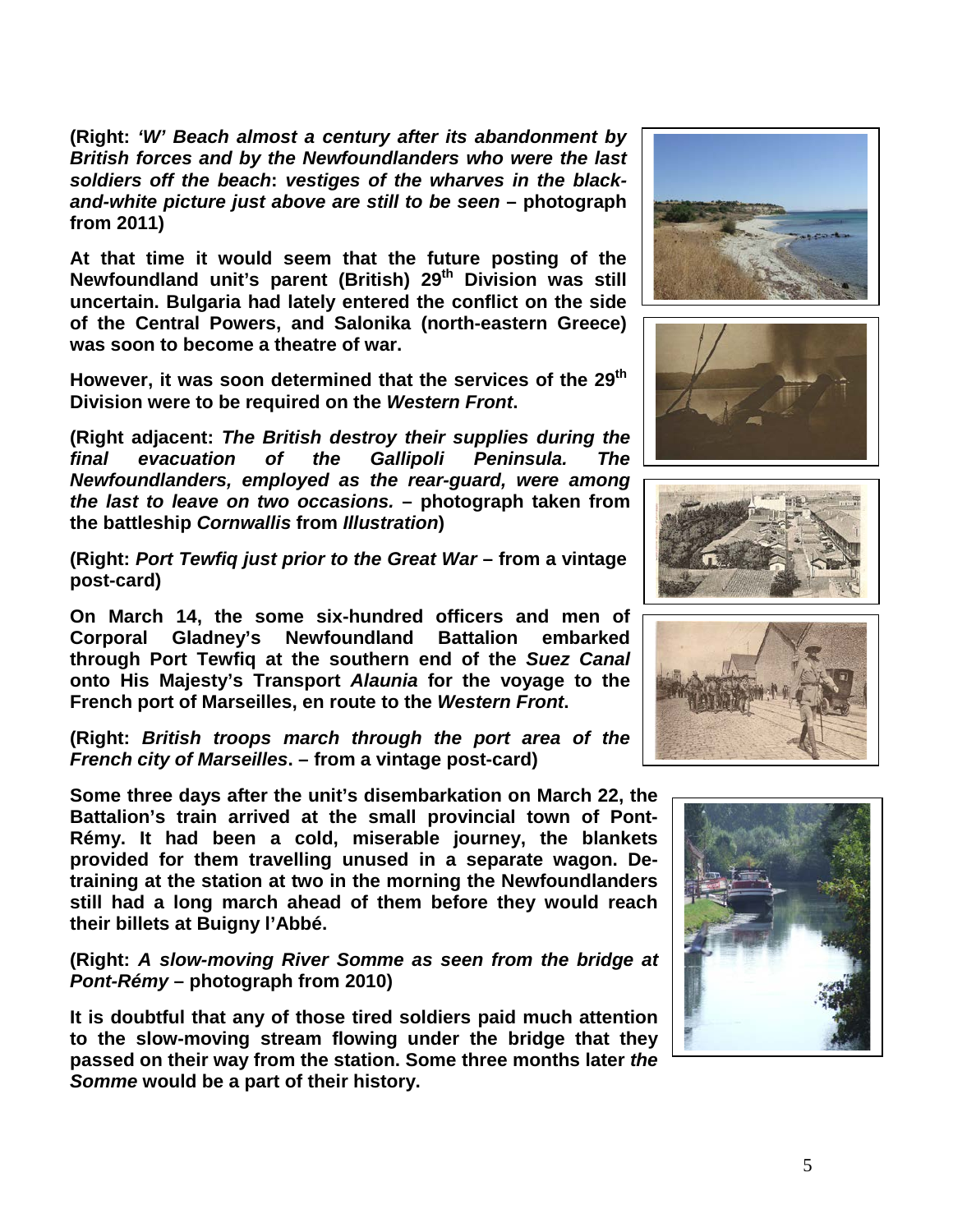6

**On April 13, the Newfoundland Battalion marched into the village of Englebelmer – perhaps some fifty kilometres in all from Pont-Rémy – where it would be billeted, would**  welcome re-enforcements two days later on the 15<sup>th</sup>, and, on that same day, would be **introduced into the British lines of the** *Western Front***, there to be put to work to improve the communication trenches.** 

**Just days later, two of the four Companies – 'A', and 'B', that of Corporal Gladney – were to take over several support positions from a British unit\* before the entire Newfoundland unit was then to move further up into forward positions on the** *Western Front* **for the first time, on April 22.**

*\*It should be said that the Newfoundland Battalion and twohundred men of the Bermuda Rifles who were serving at the time in the 2nd Lincolnshire Regiment Battalion, were the only units at the Somme from outside the British Isles - true also on the day of the attack on July 1.*

**The Newfoundlanders were also soon to be preparing for the British campaign of that summer, to be fought on the ground named for that same meandering river,** *the Somme***.**

**(Right above:** *A part of the re-constructed trench system to be found in the Newfoundland Memorial Park at Beaumont-Hamel –* **photograph from 2007(?))**

**Corporal Gladney was to be briefly admitted into the 87th Field Ambulance with ICT – (***Inflammation of the Connective Tissue***) - in his left hand, on that April 22 of 1916, the day when the others of the Newfoundland Battalion had left their billets in the village of Englebelmer, as seen above, to move into the trenches for their first** *tour of duty***. Forwarded from the 87th FA to the Divisional Rest Station on the same day, he returned**  *to duty* **with the 1st Battalion ten days later, on May 2.** 

**Some six weeks later again, on June 11, Corporal was promoted to Sergeant Gladney.**

**(Right above:** *A British field ambulance, of a more permanent nature than some* **– from a vintage post-card)**

**(Right:** *Hawthorn Ridge Cemetery Number 2 in the Newfoundland Memorial Park at Beaumont-Hamel* **– photograph from 2009(?))**

**If there is one name and date in Newfoundland history which is etched in the collective once-national memory, it is that of Beaumont-Hamel on July 1 of 1916; and if any numbers are remembered they are those of the eight-hundred who went** *over the top* **in the third wave of the attack on that morning, and of the sixty-eight unwounded present at muster some twenty-four hours later\*.**





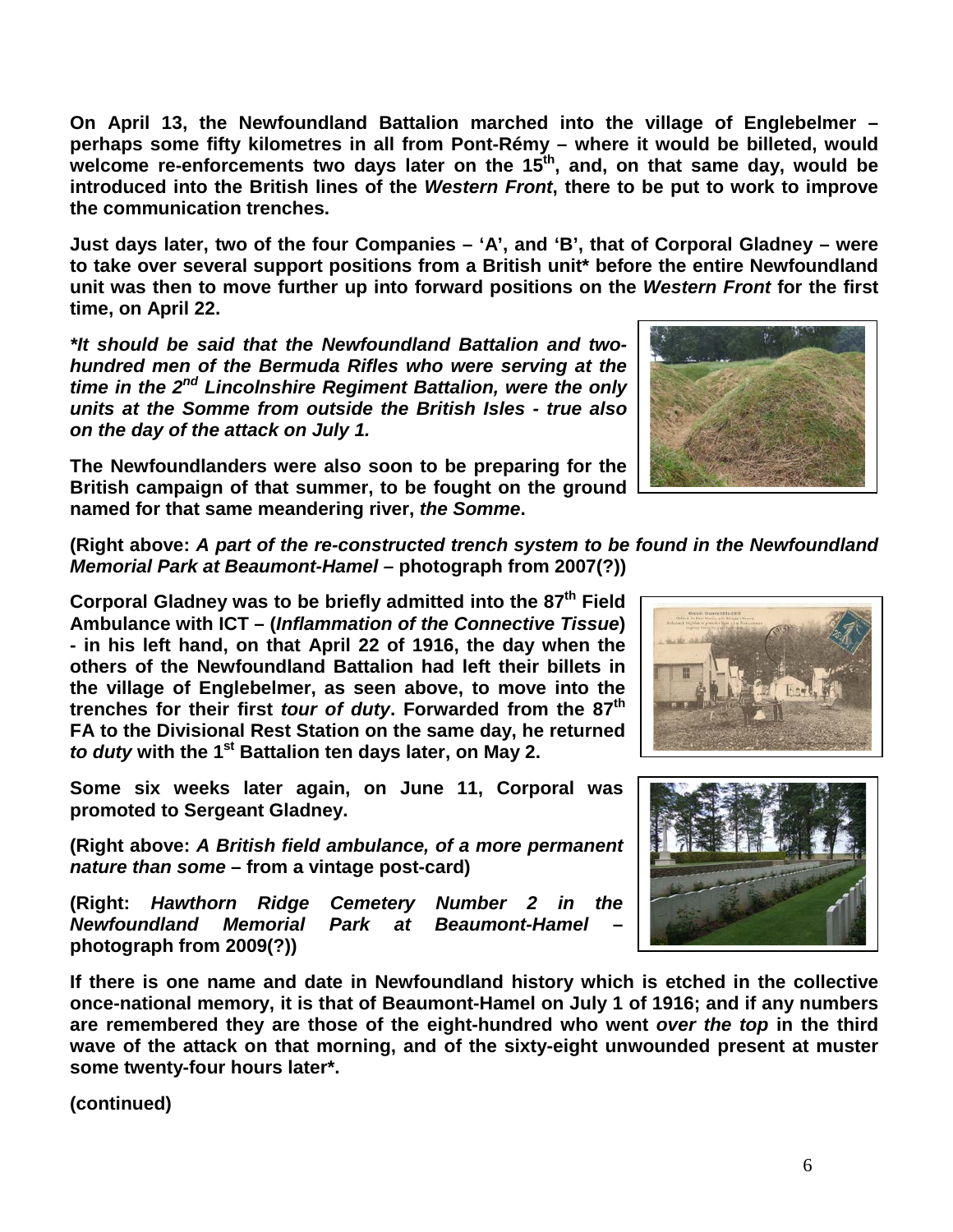**(Right:** *Beaumont-Hamel: Looking from the British lines down the hill to Y Ravine Cemetery which today stands atop part of the German front-line defences: The Danger Tree is to the right in the photograph***. – photograph taken in 2009)**

*\*Perhaps ironically, the majority of the Battalion's casualties was to be incurred during the advance from the third line of British trenches to the first line from where the attack proper was to be made, and while struggling through British wire laid to protect the British positions from any German attack.*

**(Right below:** *A grim, grainy image purporting to be Newfoundland - dead awaiting burial after Beaumont-Hamel –* **from…?)**

**There are other numbers of course: the fifty-seven thousand British casualties incurred in four hours on that same morning of which nineteen-thousand were recorded as having been**  *killed in action* **or** *died of wounds***. It was to be the largest disaster** *ever* **in the annals of the British Army…and, perhaps just as depressing, the butchery of** *the Somme* **was to continue for the next four and a half months.**

**(Right:** *Beaumont-Hamel is a commune, not a village***. – photographs from 2010 & 2015)**

*In fact, Beaumont-Hamel was a commune – it still exists today – at the time comprising two communities: Beaumont, a village on the German side of the lines, and Hamel which was behind those of the British. No-Man's-Land, on which the Newfoundland Memorial Park lies partially today, was on land that separated Beaumont from Hamel.* 

**The son of John Gladney, usher at** *Rossley's Star Theatre* **in the city – to whom he had allotted a weekly five dollars and fifty cents from his pay - and of Margaret Gladney (née Ebbs, deceased May 20, 1910)\* of Fort Townsend in St. John's, he was also brother to William-Joseph, Kathleen, Jack and to Robert\*\*.**

*\*The couple was married on January 7, 1895.*

*\*\*His father having re-married on April 8, 1912, to Catherine Mahoney and having moved by 1920 to Lumber Factory, Colinet, there were by 1921 to be two offspring: Mary and Michael.* 

**Sergeant Gladney was at first reported** *missing in action* **on July 1, 1916, while serving with 'B' Company during the fighting of the first day of** *the Somme* **at Beaumont-Hamel. He was to be officially** *presumed dead* **six months later, on December 31, 1916.**